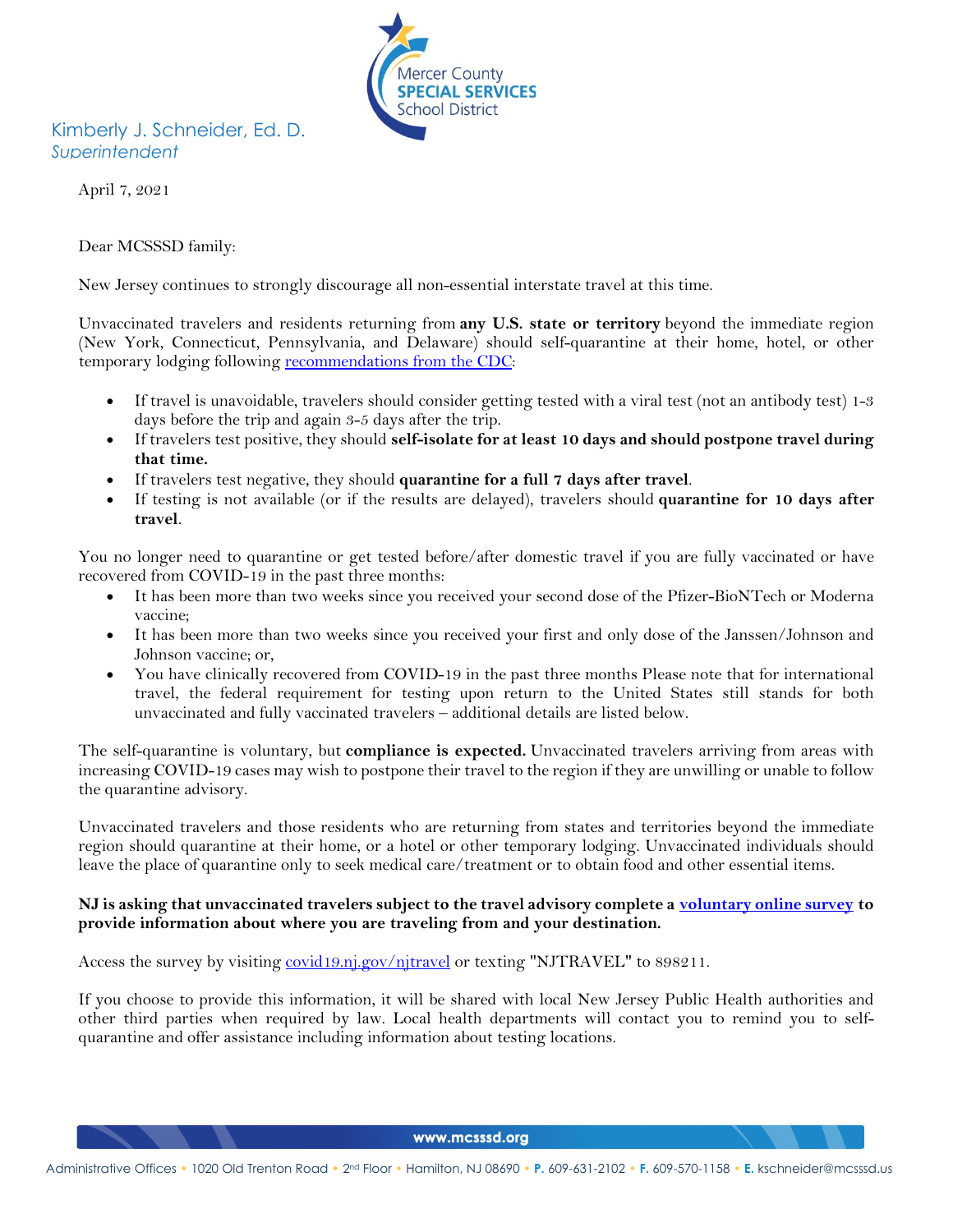Please note that this advisory does not apply to unvaccinated individuals:

- Who are returning to New Jersey after traveling outside of the state for less than 24 hours or those traveling to New Jersey for less than 24 hours - *Even where travel is less than 24 hours, however, individuals are still discouraged from engaging in non-essential travel to other states to the extent possible*
- Who are in transit through the state to another destination, provided that the time spent in the state is only the amount of time necessary to complete the transit, make use of travel services, such as a highway rest stop, or make necessary travel connections
- Who are essential personnel or traveling for essential reasons, as defined below

## **Essential Travel**

Essential travel would include, for example:

- Individuals traveling to and from the state for work.
- Individuals traveling to and from the state for medical reasons, including individuals providing comfort and support to a patient.
- Military personnel traveling to the state by order or directive of a state or Federal military authority.
- Individuals traveling to comply with a court order, such as child custody.

For answers to commonly asked questions, refer to the Department of Health's Frequently Asked Questions about [the self-quarantine for travelers.](https://www.state.nj.us/health/cd/documents/topics/NCOV/TravelRestrictions.pdf)

Even though you are not required to quarantine by the State, the District is requiring the self-quarantine before being allowed to return to the buildings in person if you are not fully vaccinated. Please discuss your travel plans and your quarantine scheduling needs with your direct supervisor.

Sincerely,

Kenberly Y. Schneider

**Superintendent**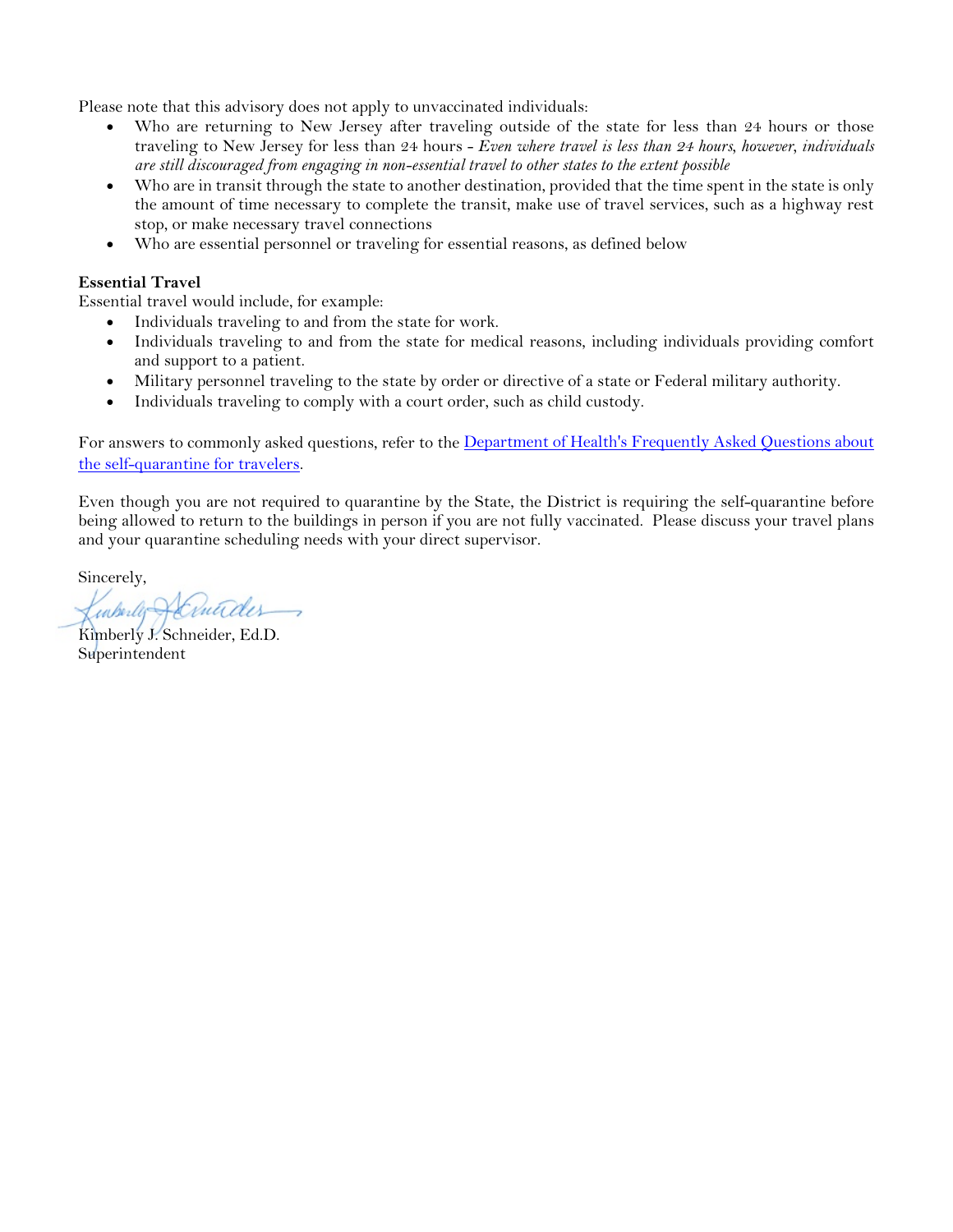

# **Guidance for Fully Vaccinated Persons in Non-Healthcare Settings**

March 24, 2021

This interim guidance serves to clarify recently released Centers for Disease Control & Prevention (CDC) [Public Health Recommendations for Fully Vaccinated People.](https://www.cdc.gov/coronavirus/2019-ncov/vaccines/fully-vaccinated-guidance.html#anchor_1615135598178) Guidance may change or be updated as the situation evolves. *These recommendations only apply to non-healthcare settings.*

Currently authorized vaccines in the United States are highly effective at protecting vaccinated people against symptomatic and severe COVID-19. Evidence also suggests that fully vaccinated people are less likely to have asymptomatic infection and potentially less likely to transmit SARS-CoV-2 (the virus that causes COVID-19) to others.

However, we are not in a position at this time to broadly exempt fully vaccinated individuals from existing COVID-19 mitigation efforts, including requirements for indoor and outdoor gatherings outlined in current Executive Orders. This is because we are still learning how long vaccine protection will last as well as how much protection is provided against emerging SARS-CoV-2 variants. In addition, since most of New Jersey is not yet fully vaccinated, the chance that someone who is fully vaccinated could inadvertently spread an infection is relatively high. Until more is learned about protection, and vaccination coverage in the state increases, some prevention measures will continue to be necessary for all people, regardless of vaccination status. As with any level of risk, low/minimal risk does not mean no risk exists.

As no vaccine is 100% effective, persons must balance preventive actions to reduce possible transmission and maintain safety. While CDC recommendations indicate that private visits or small [gatherings](https://www.cdc.gov/coronavirus/2019-ncov/community/large-events/considerations-for-events-gatherings.html)<sup>[1](#page-2-0)</sup> likely represent minimal risk to fully vaccinated people, medium or large-sized gatherings and those including unvaccinated people from multiple households increase the risk of SARS-CoV-2 transmission.

*Though the risk of disease may be minimal to the fully vaccinated person themselves, they should be mindful of their potential risk of transmitting the virus to others if they become infected, especially if they are visiting with unvaccinated people at increased risk for [severe illness from COVID-19](https://www.cdc.gov/coronavirus/2019-ncov/need-extra-precautions/index.html) or who have unvaccinated people at increased risk for severe disease in their own households.*

People are considered "fully vaccinated" for COVID-19:

- At least 2 weeks after they have received the second dose in a 2-dose series (Pfizer-BioNTech or Moderna); or
- At least 2 weeks after they have received a single-dose vaccine (Johnson and Johnson [J&J]/Janssen $).^{\dagger}$

<span id="page-2-0"></span> $1$  The CDC guidance does not define a "small gathering."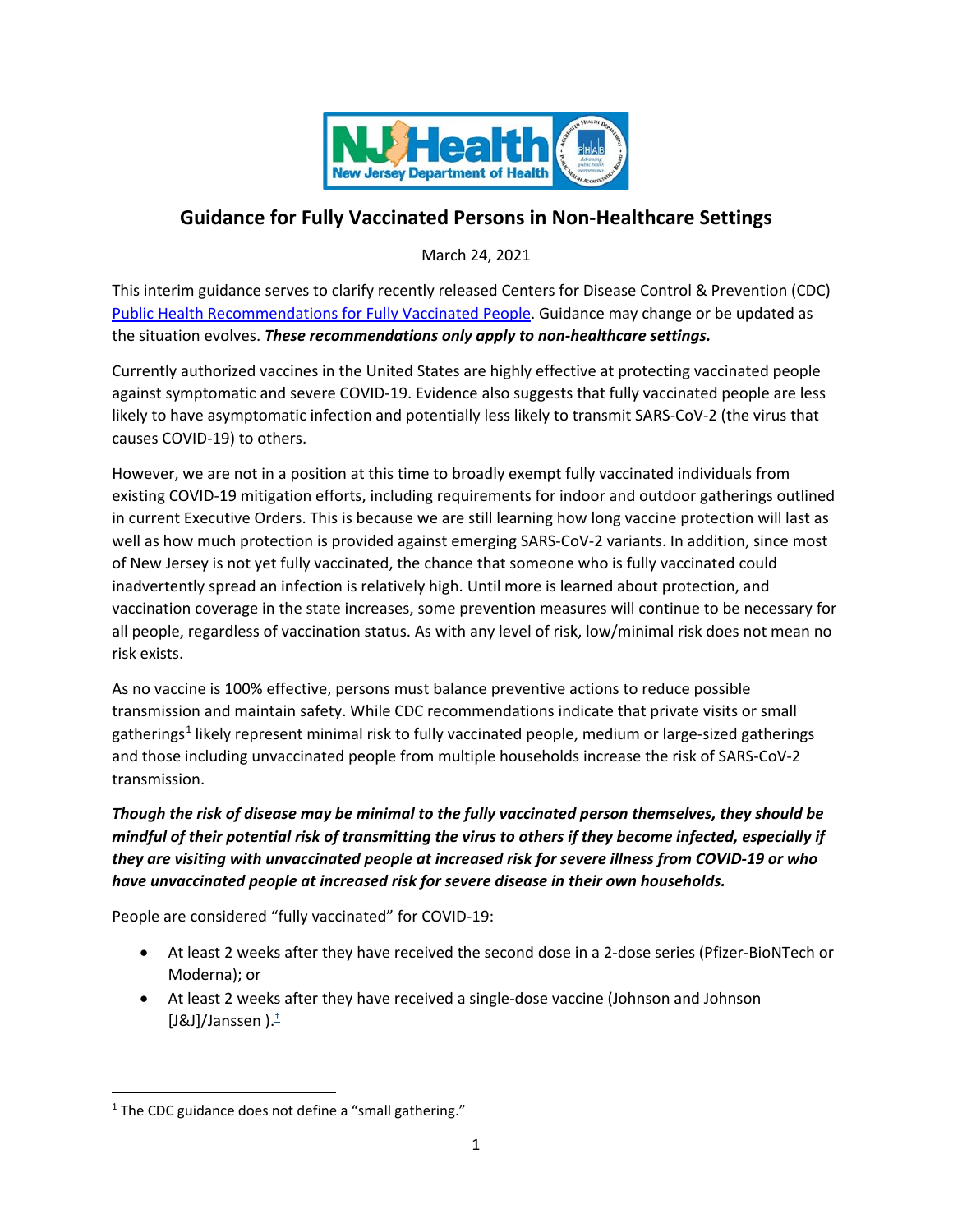Although the risk that fully vaccinated people could become infected with COVID-19 is low, any fully vaccinated person who experiences [symptoms consistent with COVID-19](https://www.cdc.gov/coronavirus/2019-ncov/symptoms-testing/symptoms.html) should [isolate themselves from](https://www.cdc.gov/coronavirus/2019-ncov/if-you-are-sick/isolation.html)  [others,](https://www.cdc.gov/coronavirus/2019-ncov/if-you-are-sick/isolation.html) be clinically evaluated for COVID-19, and tested for SARS-CoV-2 if indicated.

#### **Private vs. Public indoor**

- **Private spaces** are defined as a home or personal residence that is not a healthcare facility or institution.
- **Public spaces** include indoor settings where the public gathers and there is mixing of multiple households or cohorts who may or may not know each other, such as weddings, restaurants, concert and performing arts venues, schools, gyms, social/member clubs, etc. Public social gatherings are more likely to be medium- or large-sized gatherings.

# **Specific recommendations for Fully Vaccinated Persons**

**Indoor visits between fully vaccinated persons:** Indoor visits between fully vaccinated people who do not wear masks or physically distance from one another are likely low risk. CDC recommends that fully vaccinated persons can visit with other fully vaccinated people in private settings indoors without wearing masks or physical distancing.

**Indoor visits between fully vaccinated persons and unvaccinated persons:** If someone fully vaccinated is visiting with someone unvaccinated, public health precautions should be determined based on the risk status of the unvaccinated persons. Because gatherings between multiple households pose risk of COVID-19 transmission among unvaccinated persons, masks and physical distancing should be maintained.

Fully vaccinated persons can visit with unvaccinated persons from a single household that does not have individuals at risk of severe COVID-19 in private settings indoors, without anyone wearing masks, with a low risk of COVID-19 transmission.

**Travel recommendations:** All travelers, including persons who are fully vaccinated, should follo[w CDC](https://www.cdc.gov/coronavirus/2019-ncov/travelers/travel-during-covid19.html) and [New Jersey](https://covid19.nj.gov/faqs/nj-information/travel-and-transportation/are-there-travel-restrictions-to-or-from-new-jersey#direct-link) testing and quarantine recommendations pre- and post-travel. A more conservative approach for travel is indicated to prevent the further spread of variant virus strains and considers an increased transmission risk associated with traveling, particularly related to social mixing at travel hubs.

**Close contact quarantine recommendations:** If identified as a close contact of someone with COVID-19, a fully vaccinated person does not need to quarantine as long as they remain asymptomatic. Although the risk that fully vaccinated people could become infected with COVID-19 is low, if symptoms develop, they should isolate and seek medical evaluation for COVID-19, which may include testing. Refer to [NJDOH Minimum Quarantine Timeframes](https://www.state.nj.us/health/cd/documents/topics/NCOV/COVID_updated_quarantine_timeframes.pdf) for additional information.

# **Special Circumstances:**

• Fully vaccinated residents of non-healthcare congregate settings (e.g., correctional and detention facilities, group homes) should continue to quarantine for 14 days and be tested for